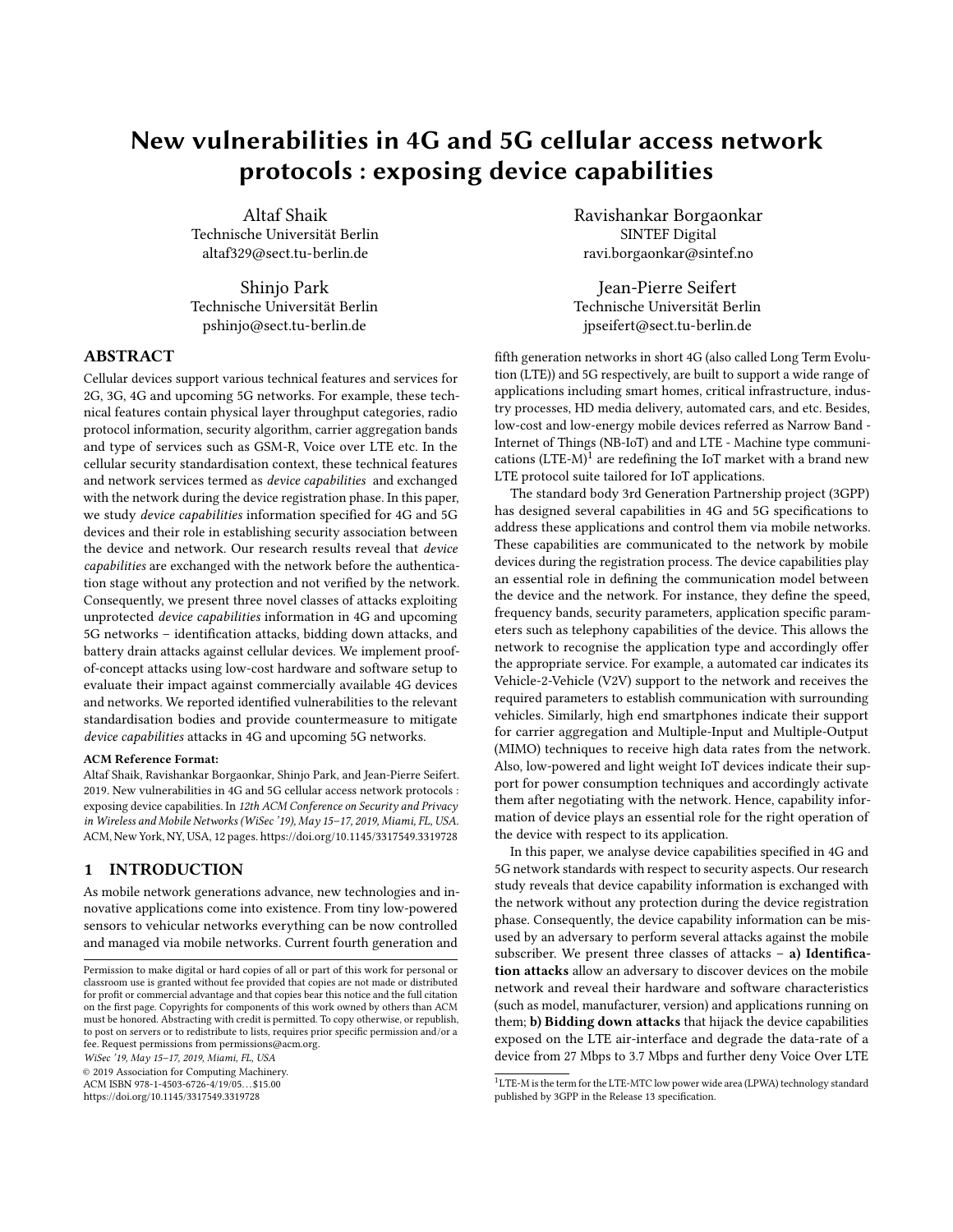(VoLTE) services to LTE subscribers and downgrade them to 3G/2G networks; c) Battery draining attacks that target NB-IoT and LTE-M devices to breakdown their power saving abilities and drain their battery life 5 times faster than the expected lifetime.

We have implemented all our attacks and tested them using commercial LTE devices and also on real LTE networks. As the vulnerabilities we identified are present in the 3GPP standards, all the devices supporting LTE (and upcoming 5G as well) standards are affected. Moreover our attacks are silent and persistent for several days and fortunately require minor fixes to mitigate them.

Our research results are reported to the cellular standardisation bodies (SA3), network operators and remedial actions are underway. We hope to see changes to the 3GPP 5G specifications to address the shortcomings we outlined in this paper. Our contributions in this paper are the following:

- A new vulnerability in the LTE and 5G specifications that enables device identification attacks. As a consequence of this specification vulnerability, an implementation vulnerability is found in network operator equipment that is exploited during LTE device registration procedure. Further, a protocol vulnerability in the first release of LTE NB-IoT protocols that compromises the battery life of low-powered devices.
- A low cost experimental setup built using off-the-shelf hardware and openly available software. Implementation of various proof-of-concept attacks and their evaluation using commercial devices and cellular networks.
- Countermeasures to mitigate the attacks that can be included into 4G protocols and also as recommendations to the ongoing second phase 5G security standard design.

#### 2 BACKGROUND

We first present different type of capabilities defined for mobile devices and then discuss the standardized registration procedure as defined by the 3GPP. Next, we introduce cellular IoT devices and their operate in LTE networks. In 3GPP terminology a mobile device, a base station and a core network are referred to as User Equipment (UE), evolved NodeB (eNodeB) and Mobility Management Entity (MME) respectively. A UE (phone, router, or IoT gateway, etc) with a valid SIM card can register to a mobile network and receive access to call/data services. A eNodeB is responsible for the radio transmission and reception with the UEs and a MME handles administrative tasks such as the authentication, security and management of the subscribers. Hereafter we refer to a device as a UE.

#### 2.1 UE Capabilities

A UE supports several capabilities for various LTE services and operations. They are classified into core network capabilities [\[9,](#page-9-0) [15\]](#page-10-0) and radio access capabilities [\[6,](#page-9-1) [8\]](#page-9-2) and are exercised by the MME and the eNodeB respectively. The core network capabilities contain non-radio related capabilities, e.g. security algorithms, telephony features and etc whereas radio access capabilities provide radio aspects of the UE, such as supported frequency bands, receive and transmit capabilities and etc. Further, a UE can support various radio access technologies such as LTE, 3G, 2G, and CDMA and reports its capabilities to the network during the registration procedure.

#### 2.2 LTE Registration

A typical registration procedure in LTE network is performed using control plane messages as shown in [Figure 1.](#page-1-0) To begin, upon turning ON, a UE sends an attach request message to the MME indicating its request for voice/data services or both. It primarily consists of subscriber identities such as International Mobile Subscriber Identity (IMSI) or Temporary Mobile Subscriber Identity (TMSI) and UE's core network capabilities. Since Attach Request is a first message to the network it is sent in plaintext. Upon identifying the subscriber, both UE and network perform mutual authentication and establish the first level of security. In particular, Non-Access Stratum (NAS) security is established between the UE and the MME to enable encryption and integrity protection of the messages hereafter exchanged between them.

<span id="page-1-0"></span>

Figure 1: LTE Registration Procedure

Next, the MME instructs the eNodeB to fetch UE's radio access capabilities. Thus upon receiving a UE Capability Enquiry message from eNodeB, UE transfers the requested radio access capabilities using UE Capability Information message. eNodeB forwards these capabilities to MME and are stored there until the UE de-registers from the network. Further, eNodeB and UE establish a second level of security called Radio Resource Control (RRC) security. Hereafter the messages exchange between UE and eNodeB are encrypted and integrity-protected. In the coming sections we highlight that the sequence of radio access capability transaction and the RRC security setup varies among operators. Following this, the registration is successfully completed when the UE receives an Attach Accept message. Now the UE can utilize voice and data services offered by the network.

LTE network deployments divide a geographical location into Tracking Areas (TAs) and each TA is assigned with an identifier called TA Code (TAC). While moving from one TA to other, a registered UE should perform a Tracking Area Update (TAU) procedure in order to update its current location to the network. UE initiates this procedure by sending a TAU Request message to MME and its contents are similar to Attach request message. Next, UE, eNodeB and MME follow a similar procedure like in [Figure 1](#page-1-0) and complete the update procedure with a TAU Accept message. Note that UE reports its core network capabilities during the TAU procedure. A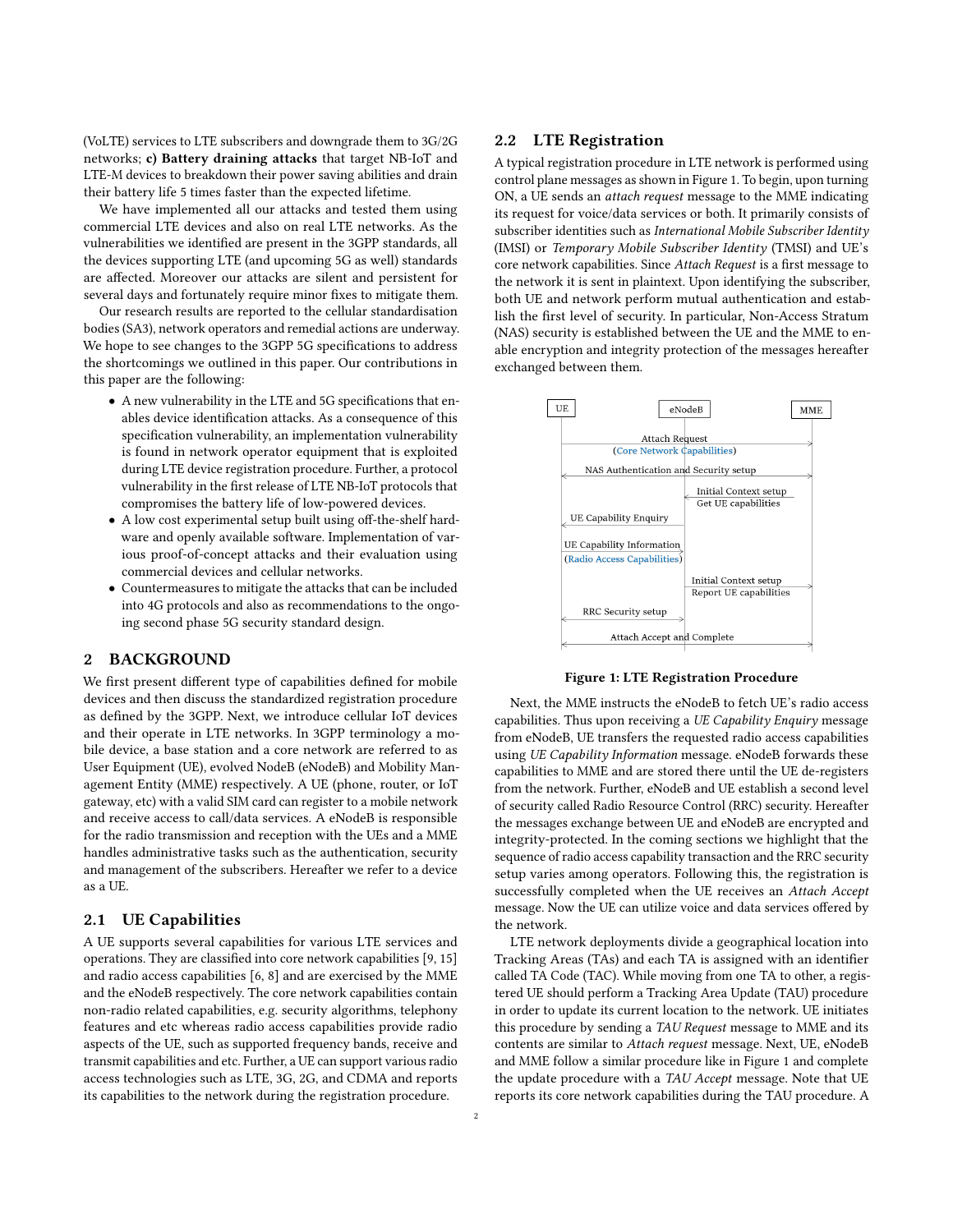similar update procedure known as periodic TAU is also performed (even though UE did not change its location) by the UE upon the expiry of a timer T3412. T3412 is sent to the UE in Attach Accept and TAU Accept messages.

## 2.3 Cellular IoT UEs

Two new categories of UEs known as NB-IoT and LTE-M are defined by the 3GPP in LTE Release 13 specifications to support lowpowered, battery constrained IoT devices in mobile networks. An optimized registration procedure is defined for these categories in which these UEs are required to establish only the NAS level of security and eliminate RRC security setup. Moreover, data transmission is facilitated using secure NAS control plane messages [\[15\]](#page-10-0).

#### 3 VULNERABILITIES AND THREAT MODEL

This section uncovers the vulnerabilities we discovered LTE protocols and implementations. First, we present a threat model and discuss the vulnerabilities. Next, we build an experimental setup to exploit the vulnerabilities using commercial devices and networks.

## 3.1 Threat Model

We define a threat model and characterize two type of adversaries: passive and active. Both have the knowledge of LTE protocols, and access to software and hardware elements required to listen and decode LTE control channel messages over the air-interface. Additionally the active one has the capability to mount a rogue LTE network in two ways. The first type of active adversary can operate a rogue eNodeB and exchange LTE control plane messages with the victim UE(s). The second type of active adversary can act as a Man in the Middle (MitM) and relay the traffic between a victim UE and a legitimate network, and can further modify/inject information into the unencrypted LTE control plane messages.

## 3.2 Vulnerabilities

We identified three vulnerabilities in the LTE registration procedure. They exploit the UE capabilities sent to the network during registration or TAU procedures and are described as follows.

- (V1) First, both core network and radio access capabilities can be acquired from a UE without establishing authentication [\[6,](#page-9-1) [15\]](#page-10-0). This allows an active or passive adversary to obtain all the capabilities of a UE. We exploit this vulnerability and demonstrate device type identification attacks in [section 4.](#page-3-0)
- (V2) Second, mobile network operators are requesting the radio access capabilities from the UE prior to the RRC security setup as shown in [Figure 1.](#page-1-0) As a result, UE capabilities are transferred in plaintext and an adversary can hijack these capabilities. We study the threats resulting from this vulnerable operation and demonstrate device bidding down attacks in [section 5.](#page-5-0)
- (V3) Third, Attach Request message is always sent unencrypted by the UE to the network [\[15\]](#page-10-0), but it can be integrity protected in case of an existing NAS security context in the UE. However, the registration process is not interrupted even

<span id="page-2-0"></span>

Figure 2: Experimental setup

if the integrity verification fails at the MME. In such a case the content of the Attach Request message is vulnerable to injection or modification attacks. In particular, the core network capabilities inside this message can be hijacked by an adversary. We discovered that modifying certain core network capabilities can cause power drain attacks on NB-IoT devices and are demonstrated in [section 6.](#page-7-0)

#### 3.3 Experimental Setup

We build an experimental setup as shown in [Figure 2](#page-2-0) to demonstrate and validate our attacks. Our hardware elements consist of two host i7 PCs using Linux OS and two radio modules made of Universal Software Radio Peripheral B210 [\[18\]](#page-10-1). B210 is a software defined radio that is controlled by a host-based software via a USB3 port to perform transmit and receive operations. Next, our software elements are created using the open source project srsLTE [\[38\]](#page-10-2). Precisely, we leverage srsUE software and srseNB to operate as a UE and eNodeB respectively. Further, we used a testbed offered by a vendor to perform NB-IoT experiments. On this testbed, we have access to configure, modify and visualize LTE control plane messages. For confidentiality reasons we do not exhibit this testbed in this paper. As highlighted in [Figure 2](#page-2-0) the software is executed on the host PC which controls the B210 to transmit and receive LTE signals. To perform our attacks we design and operate a rogue eNodeB and a relay which are detailed below.

Rogue eNodeB Operation. A rogue eNodeB impersonates a real eNodeB by spoofing the frequency and network codes of a real network operator. Further, to attract UEs in the operating region, we use a TAC that is different from the current TA. Most importantly, we surpass a legitimate eNodeB by transmitting relatively higher power to automatically receive a TAU Request message from the UEs. To achieve this we modified the srseNB software and present a rogue network to the UE. Our rogue eNodeB in [Figure 2](#page-2-0) exchanges LTE control plane messages with the UE and naively redirects them to a legitimate network after the attack.

Relay Operation. A relay consists of a rogue UE and a rogue NodeB. The configuration of the rogue eNodeB is similar to the eNodeB discussed above and further it is directly connected to the rogue UE (on a different host) that relays the traffic between the victim UE and the legitimate network. We followed a similar approach like in [\[32\]](#page-10-3) to maintain a stable connection between legitimate UE and the network. However, we used a frequency number for the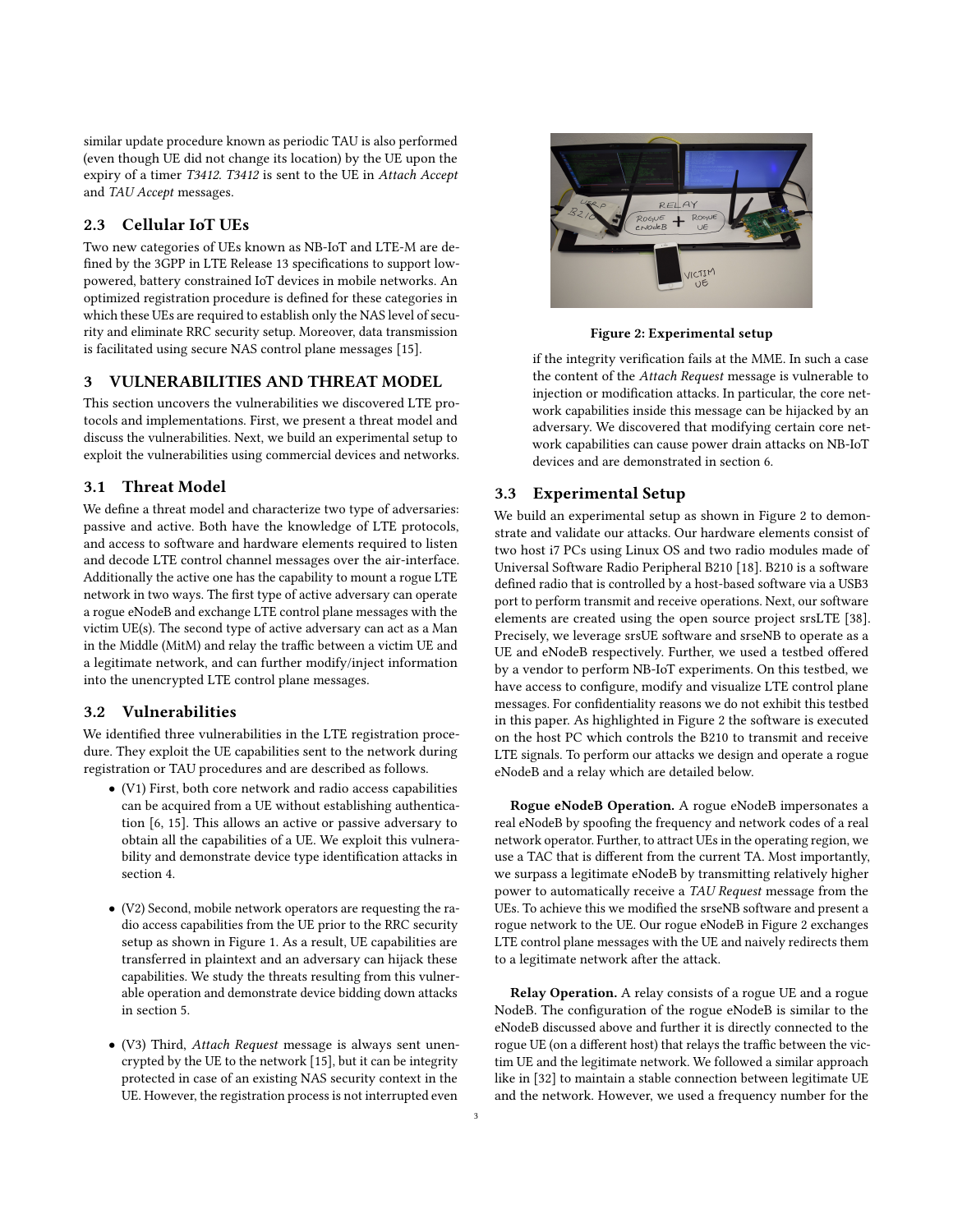operation of rouge eNodeB different from the legitimate operator and hence avoiding our rogue UE connecting to our own rogue eNodeB. For the setup in [Figure 2,](#page-2-0) we use the modified srseNB (like above) and a modified srsUE to receive and relay the control plane messages (RRC and NAS) between legitimate network and victim UE. Our major modifications involve the integration of srsUE and srseNB segments. Moreover, we used directional antennas and power amplifiers to improve the signal conditions between rogue UE and legitimate network. Similar to this relay setup we have a UE segment and eNodeB segment in our NB-IoT testbed and also refer to them as a relay in our experiments.

Note: We performed all the experiments using our test phones and extreme care is taken not to interfere with nearby communications. Further, we have legitimate permissions from an operator to transmit in one of their commercial LTE frequencies.

#### <span id="page-3-0"></span>4 DEVICE-TYPE IDENTIFICATION

This section presents techniques to identify the type of devices on a mobile network and intellectually estimate the underlying applications. We start by understanding UE capabilities and their usage in commercial devices and applications. Next, we discuss our reference model using a set of known devices and techniques to distinguish various devices and applications. Lastly, we use our reference model to perform Mobile Network Mapping (MNmap) attack and discuss the impacts of such an attack.

#### 4.1 Understanding UE Capabilities

The term device-type in our work represents device specifics such as the combination of the maker, model, software and the application(s) on the device. The manufacturing of cellular-enabled devices involves multiple entities: a baseband vendor producing the modem, a device manufacturer integrating the modem with other components such as sensors or displays, and an application developer providing lightweight firmware or full-stack operating system. Baseband vendors define UE capabilities according to the 3GPP standards [\[6\]](#page-9-1) and make them adjustable for device manufacturers and application providers according to their specifications and requirements. Due to a large number of optional capabilities (several hundred), each baseband manufacturer may implement a subset of the whole capabilities in a distinct way. Similarly, device and application providers can also adjust the UE capabilities. Based on these distinct implementations, we discovered that it is possible to identify a device-type and its corresponding application.

Each target application requires different UE capabilities. For example, a mobile phone requires telephony capability. A tracking device requires persistent GPS access, while telephony is not always required. Cars require multiple capabilities: GPS for navigation, V2X for self-driving car [\[13\]](#page-10-4). All these capabilities are defined in the modem and are enabled/disabled according to the target application. Thus, there is a direct correlation between a UE capability and a target application. We now continue to analyze the UE capabilities (both core and radio) and create a reference model that enables us to identify the device-type details of any cellular-enabled device.

## 4.2 Reference Model

Device identification is based on the differential analysis of the capabilities that are obtained from a UE. Initially we perform dedicated experiments to learn the ground truth information about device-types and create a reference model from it. This reference model is a huge database of capabilities and techniques to identify device-types. We used 40 devices for our experiment including mobile phones, cars, tablets, routers, USB data sticks, e-bikes, cellular IoT devices like trackers, and coffee machine (detailed list in [Table 3\)](#page-11-1). Device-types are then systematically identified based on a tree-based model shown in [Figure 3](#page-4-0) consisting of four levels (marked in different colors). The first level identifies the baseband vendor and the model of the device and the second level differentiates cellular and cellular IoT devices. The third level determines the device's application and the fourth level identifies the device manufacturer and application provider.

By using our eNodeB setup, we acquire both the core network and radio access capabilities from the test devices and analyze them. In particular, UE initiate a registration process with our eNodeB and we extract the capabilities from the Attach Request and UE Capability Information messages. We then compare the implementation differences of specific capabilities listed in [Appendix B](#page-11-2) to identify the right baseband vendor and model. Further, we investigate the presence/absence of one or more capabilities listed in table [Appen](#page-11-3)[dix C,](#page-11-3) [Appendix D](#page-11-4) and [Appendix E](#page-11-5) to determine the right device level and further deduce the device-type details. We define each of the levels and corresponding identification techniques as follows:

Baseband Vendor Name and Model. We primarily identify the baseband vendor and model of the UE. As the number of active baseband vendors are limited, we can distinguish them using a few implementation differences in the capabilities. We consider the following popular baseband vendors with a significant market share: Qualcomm, Samsung, MediaTek, Intel and Huawei. We discovered a set of capabilities as shown in table [Appendix B](#page-11-2) that are (de)activated in each of these basebands and allow us to identify the vendor. For instance, Qualcomm based UEs by default do not support the NULL integrity algorithm EIA0 [\[11\]](#page-10-5). EIA0 is particularly used for emergency calling and Qualcomm baseband dynamically activates it, unlike other vendors. Hence any UE lacking the support for EIA0 can be considered as a Qualcomm baseband. Similarly, Huawei basebands support all the listed capabilities. Further, Samsung, Intel, and MediaTek can be differentiated based on the combination of other capabilities.

Next, every baseband model is designed to support a particular LTE specification release and a corresponding set of capabilities. By referring and comparing a baseband model to our reference model, the model name (or number) of the baseband can be determined. For e.g., release 9 specifications support only LTE technology whereas 10 specifications support LTE-advanced features. Hence in the case of Qualcomm the former is found in MDM9615 baseband model and the latter in MDM9625 (or higher) models. Upon revealing the model, the corresponding list of devices using this baseband model can be obtained from various sources on the internet such as GSMArena [\[2\]](#page-9-3) and WikiDevi [\[3\]](#page-9-4). This information is later used in other levels as assistance to identify the device manufacturer and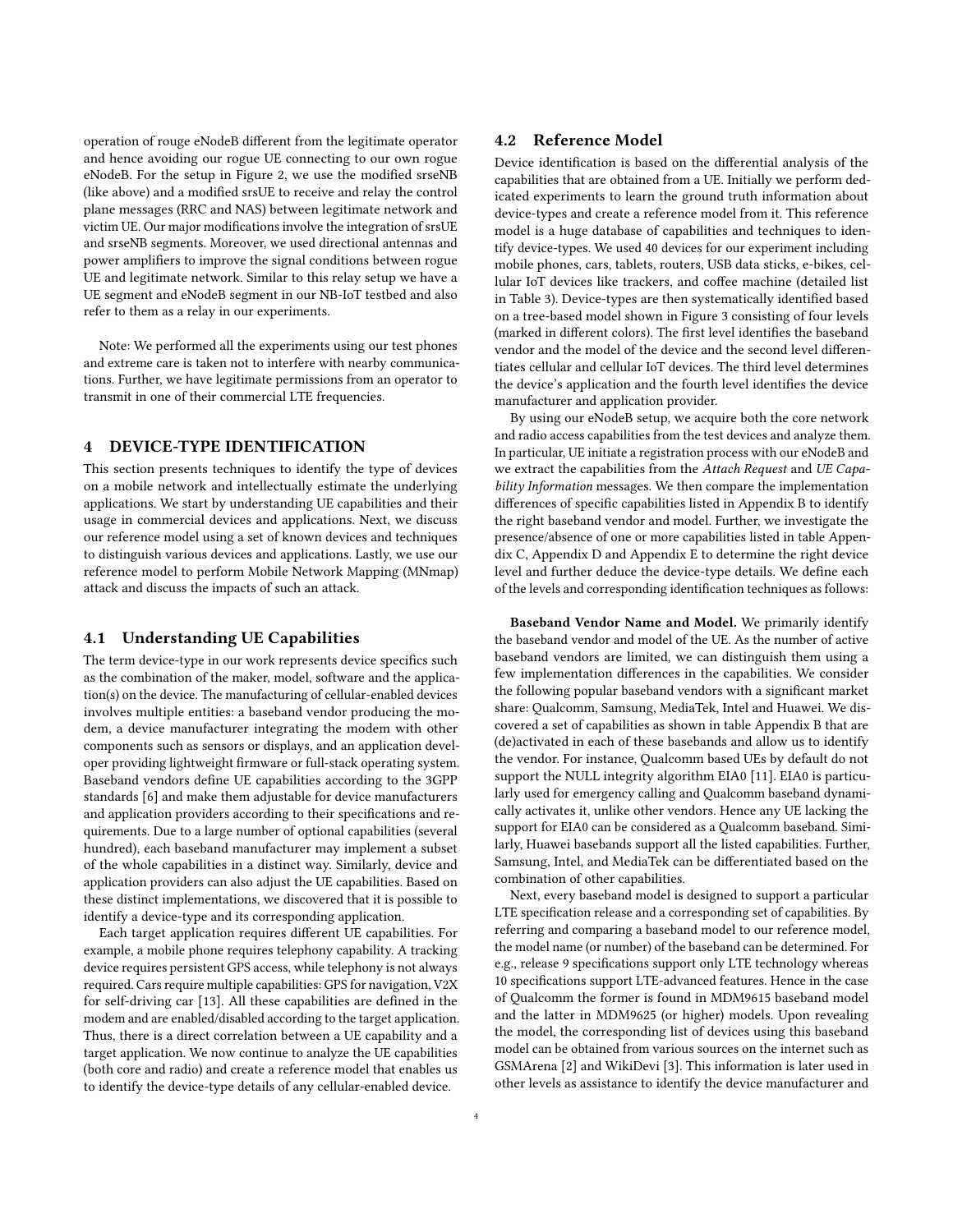<span id="page-4-0"></span>

Figure 3: Device type identification levels

also the application.

Cellular vs Cellular IoT. 3GPP defines various UE Categories (Cat) depending on their LTE specifications and the supporting technical capabilities [\[8\]](#page-9-2), between 0 and 19. Further, NB-IoT and LTE-M are different categories and features defined especially for IoT applications. These categories do not support voice calling features and instead support power saving features. As shown in table [Appendix C,](#page-11-3) timers T3324 and T3412 ext are included in Attach Request message to indicate power saving features [\[15\]](#page-10-0). Hence when these timers are active we can accurately make a decision at level two that they are a certain type of cellular IoT devices.

Phone vs Others. The primary use of a mobile phone is to make voice calls, therefore voice capability is activated by default. In contrast, there are cellular modems dedicated to data-only purposes without voice calls, hence we categorize them as "others". These include data sticks, cars, hotspots, wearables like watches, and etc. The device capabilities in table [Appendix D](#page-11-4) clearly distinguish UEs that are phones from all other UEs that are not phones. Unlike "others", a phone indicates its UE Usage Setting, Voice Domain Preferences and voice codec support to the network and activates voice calling capabilities. iPhone models can be distinguished based on the specification release and also UE category whereas we have a different approach to distinguish various android manufacturers.

A UE fixed in a car requires GPS features to be constantly turned ON. Further, in LTE and 5G networks, UE capabilities indicate V2X or V2V support. When such a capability is detected it can be referred to as a vehicle. A railway specific modem has special features that support frequencies dedicated to railways such as GSM-R [\[20\]](#page-10-6). Differently, USB dongles and routers (also hotspots) are purely data-oriented and lacks any voice codec facilities. These distinct capabilities can distinguish different devices at level 3.

NB-IoT vs LTE-M. While both NB-IoT and LTE-M are targeting low-powered IoT applications with 10 years of battery life [\[7,](#page-9-5) [22\]](#page-10-7), they have different operational aspects. NB-IoT uses different radio channels compared to LTE-M and hence easily distinguishable from each other. The separation of these two categories assists in identifying the underlying IoT application.

Android vs iOS. iPhones have constantly been using basebands from either Qualcomm or Intel. Thus, devices using other basebands are not considered as an iOS device. Although an Android devices can use Qualcomm or Intel baseband, we noticed multiple differences between Android and iOS devices with the same baseband as shown in tabl[eAppendix E.](#page-11-5) MS assisted GPS is a capability that we found disabled in all tested iPhone models but whereas it is always enable across android models using Qualcomm and Intel baseband. Note that we did not consider phones with other operating systems such as Windows and Firefox due to their low market share.

Android Device Manufacturers. Based on our analysis Android device manufacturers have certain preferences in choosing their basebands. Huawei and Samsung basebands are exclusively used in-house. Other manufacturers such as LG, Nokia, HTC use basebands from multiple vendors such as MediaTek, Qualcomm and Intel. Hence, by referring to the device list [\[2,](#page-9-3) [3\]](#page-9-4) it is possible to narrow down the possible options and determine the right phone manufacturer.

Application. Cellular types devices are multi-purpose devices with moderate to high computing capabilities and can be identified based on above techniques. For example, upon detecting a router its operating system can be inferred from various internet sources. In contrast, cellular IoT type devices have less computing power and are dedicated to single application usage. LTE-M provides better latency than NB-IoT, making it suitable for mission-critical applications such as those involving emergency data and precision tracking data. A wide range of applications and the appropriate category is defined in [\[22\]](#page-10-7) as a recommendation to the device manufacturers. Similarly, the application can be inferred based on the requested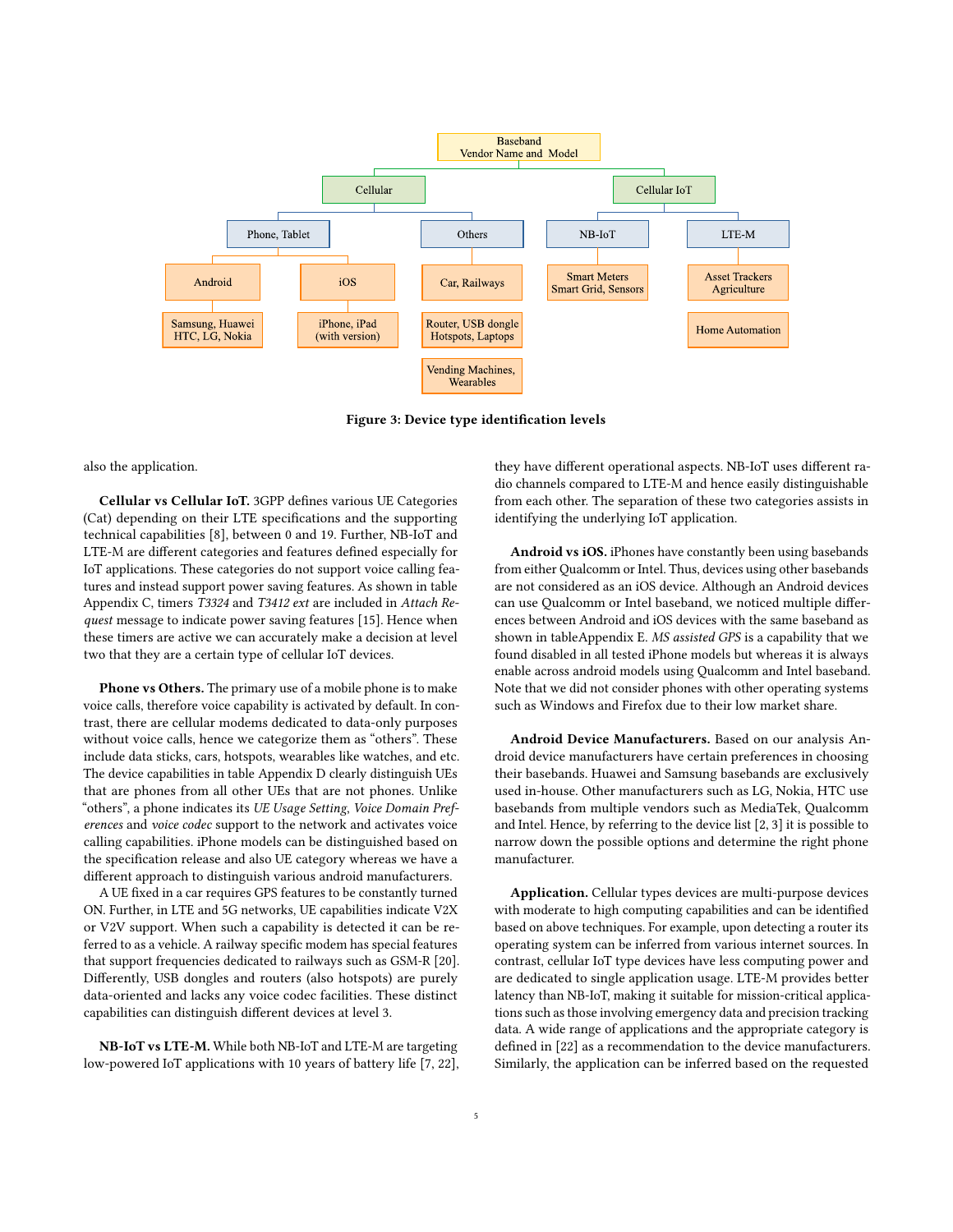timer values. A UE can request lower T3412 values such as 15 seconds or less to save more power. This could be translated to a device or a sensor like smart-meter that only pushes data to a server and do not expect any responses. Differently, a vending machine or an asset trackers require up to 1 minute active state depending on the requirements. However, this heavily depends on the settings of the application. Some device may use the default value supplied by the baseband manufacturer, which may not be optimal for their specific use case.

## 4.3 Mobile Network Mapping (MNmap)

The primary goal of this attack is to identify devices on a mobile network by analyzing their capabilities. Since a UE transfers its capabilities to the network without performing authentication [\[6\]](#page-9-1), an active adversary can acquire these capabilities (both core and radio) by operating a rogue eNodeB as described in our setup. Besides, a passive adversary can also acquire UE's core network capabilities but not the radio capabilities (provided they are exchanged after RRC security setup). In this section we perform the attack being an active adversary as we require both core and radio capabilities to perform a granular identification. We perform an experiment with an unknown UE and apply our reference model to determine its device-type. Upon receiving a TAU Request message from the UE, we extract the core network capabilities and send a UE Capability Enquiry message. The UE responds with a UE Capability Information message and we extract the radio capabilities from it and release the UE to a legitimate network using a RRC Release message.

In our experiment, an unknown device was identified to use Intel XMM7480 baseband based on our model, due to its Cat 6 support. It is determined as a phone/tablet since the device has voice support (ref table) and reports itself as a voice centric device. By searching the smartphones and tablets with Intel XMM7480 baseband, we could identify that this is an iPhone 8.

The secondary goal of this attack is to determine potential vulnerabilities applicable to the identified device. Precisely, MNmap can be supplemented with vulnerability information from the external sources such as vulnerability databases from baseband vendors (Huawei [\[25\]](#page-10-8), Qualcomm [\[29\]](#page-10-9)), OS developers (Google [\[19\]](#page-10-10), Apple [\[16\]](#page-10-11)) and device manufacturers (Samsung [\[33\]](#page-10-12)) and perform targeted attacks. Further, these device fingerprints can be combined with the permanent identifier IMSI to track subscribers. While 5G prohibited the plaintext transmission of IMSI in any situation [\[12,](#page-10-13) [14\]](#page-10-14), fingerprinting of a device and user is still possible when the device-type information is unique among the nearby devices.

#### 4.4 Evaluation and Challenges

While we only consider 5 major baseband manufacturers, our reference model is also expandable to other baseband manufacturers. Identifying the baseband vendor and chipset model is a biggest achievement and can be easily accomplished with the set of parameters we mentioned in the appendix. We evaluate our fingerprinting techniques with 10 other unknown UEs and could successfully determine their type up to the fourth level. These 10 devices are similar to the devices registered in our reference model. The MNmap depends

on the reference model and publicly available databases to infer the device-type information. Hence a bigger and diverse reference model is required for an accurate device-type identification.

Phones, tablets, routers and automotive devices are easily identified using our reference model whereas determining the application of cellular IoT device is challenging due to its limited set of capabilities and similarities among several applications. Another challenge is to determine the application OS version since the baseband model and mobile OS versions are not linked and not synchronously updated. Besides, in certain UEs (especially phones) a USIM card can activate/deactivate certain capabilities. For e.g., frequency bands are enabled and disabled according to certain settings by the network operator. Hence, identification is affected by the USIM card setting and should be considered during MNmap attack.

#### <span id="page-5-0"></span>5 DEVICE BIDDING DOWN

This section presents a bidding down attack performed on a UE by hijacking its capabilities. We first discuss the capabilities that are exploited and followed by an experimental attack and its evaluation on commercial networks. We finally present the feasibility and impact related issues of this attack.

#### 5.1 LTE Radio Access Capabilities

A UE communicates its radio access capabilities [\[6\]](#page-9-1) with the eNodeB and indicate its support for specific radio operations. A eNodeB needs to respect the received UE radio access capabilities when configuring and scheduling data/signaling for the UE [\[8,](#page-9-2) [26\]](#page-10-15). We now explain these capabilities that are exploited in our attacks along with their usage in LTE network.

UE Category. It is used to set the number of bits allocated by the eNodeB over the radio channels for a UE in both downlink and uplink transmissions [\[8\]](#page-9-2). The higher the category the higher the number of bits allocated. This directly translates to the data rate of the UE over the air-interface. For instance, theoretically, a Cat 6 UE is entitled to receive a maximum of 300 Mbps speed on the downlink whereas a Cat 1 UE has a peak of 10 Mbps.

Carrier Aggregation (CA) and Multi Input and Multi Output (MIMO). To boost the capacity of the network and offer higher bit rates, 3GPP introduced CA and MIMO technologies. Both CA and MIMO increases the bitrate, but CA increases the bandwidth while MIMO uses multi-antenna techniques. A UE supporting these technologies is entitled to receive higher bit rate provided that the network also supports it.

Bands. Bands refer to a set of radio frequencies supported by the UE. Support of multiple bands are required for inter-frequency handovers and facilitates international roaming across multiple regions. Most commercial UEs will normally support multiple frequency bands depending on the region they are sold. For instance, band 3, 7 and 20 are operated in Europe whereas band 2, 4 and 12 are widely used in the North America.

Voice Over LTE (VoLTE). As LTE is an all-IP network, the standard procedure for making voice calls is using Voice over LTE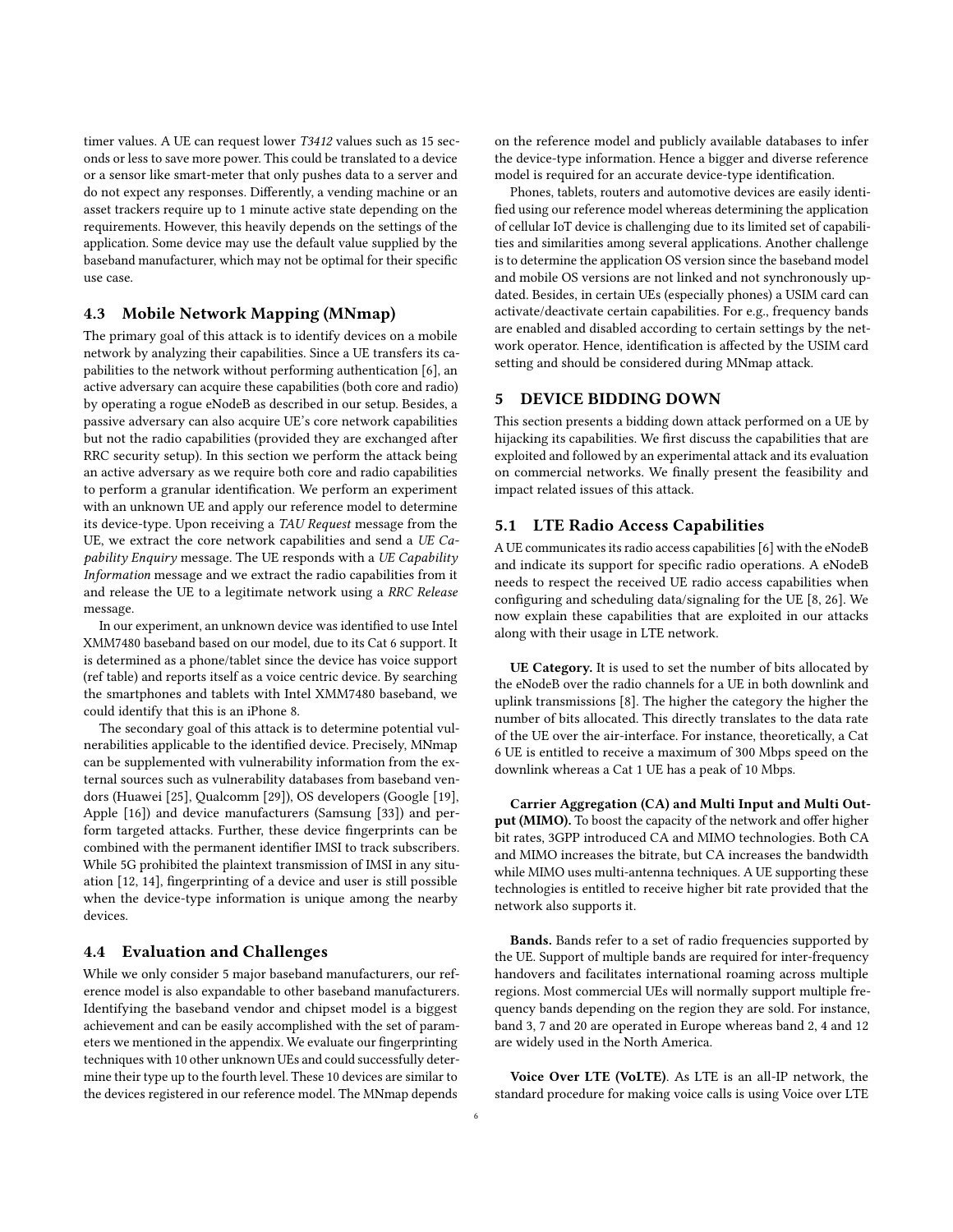(VoLTE) technology. The mandatory radio access capabilities required [\[21\]](#page-10-16) to support VoLTE are Robust Header Compression (RoHC), Unacknowledge Mode (UM), Semi-Persistent Scheduling (SPS), and Transmission Time Interval (TTI) bundling. A UE that is not supporting these capabilities is not entitled to receive VoLTE operations but instead use the traditional circuit switched (2G/3G) approach to making voice calls.

#### 5.2 Capability Hijacking

We perform a MitM attack using our experimental setup to hijack the radio access capabilities of a UE during its registration procedure. Due to the mobile network operators configuration or vendor implementations the eNodeB requests UE's radio access capabilities prior to RRC security setup. This allows a MitM adversary to alter the UE Capability Information sent by the UE. To exploit this vulnerability on a commercial network we use an iPhone 8 as a victim UE in our experiment. It is a Cat 12 device and houses an Intel XMM7480 baseband and can boost speeds upto 600 Mbps and further also support CA, MIMO and several LTE bands. The flow of the attack is pictured in [Figure 4.](#page-6-0) To trigger the attack, our relay is configured with a TAC that is different from the iPhone 8's current registration area. This will lure it to initiate a TAU procedure, which is rejected by the relay with a TAU Reject message. As a result, this will delete the current security context and other temporary identities in the iPhone 8 and initiate a new registration procedure by sending an Attach Request message to our relay.

We simply forward this message to the legitimate network using our rogue UE segment and allow the iPhone 8 to successfully finish the NAS security setup. Since this is a new registration and not a TAU procedure, MME requests the eNodeB to acquire UE capabilities. Our relay forwards the UE Capability Enquiry message received from legitimate eNodeB to iPhone 8 and retrieves the capabilities in the UE capability Information message in a plain-text format. Upon receiving them we alter these capabilities in the following way: UE Category is changed from Cat 12 to Cat 1, CA and MIMO are disabled, VoLTE required capabilities are disabled and all the supported bands are disabled except the current operational band. Next, we forward the modified UE Capability Information message to the legitimate network and allow the iPhone 8 to successfully establish RRC security and complete the registration procedure with Attach Accept being delivered to iPhone 8. Subsequently, we release the UE to the legitimate network using a RRC release message. Note that eNodeB forwards these (modified) capabilities to MME which are then stored for future transactions i.e., when UE reconnects to the eNodeB to send/receive data, the capabilities are transferred from MME to eNodeB without repeating the UE capability transaction procedure.

Hereafter when the iPhone 8 connects to any legitimate eNodeB, it is treated as a Cat 1 device and receives downlink data rate according to what a Cat 1 device is entitled to receive [\[8\]](#page-9-2). Thus the e iPhone 8's speed and quality of service are downgraded after this attack. Further, during a voice call operation, due to lack of 4G band support iPhone 8 is handed over to a 3G base station for call continuity. As a result, the UE will lose access to certain services and also cannot receive the elite QoS and data rate as originally

allocated to the subscriber (based on USIM data plan). We discuss more on our experiments and evaluation with different UEs in the next subsection.

<span id="page-6-0"></span>

Figure 4: MITM Capability Hijacking attack

#### 5.3 Experiments and Evaluation

In normal conditions, the iPhone 8 offers a data rate (with an elite USIM plan) of 27 Mbps on the downlink Under the attack, the data rate of the iPhone 8 as measured using Speedtest [\[1\]](#page-9-6) reduced to 3.7 Mbps. We tested this on two commercial networks and discovered that maximum speed we received is 5 Mbps. We repeated the experiments with other Gigabyte LTE Cat 16 devices that can boost up to 1 Gbps speeds: a Nighthawk M1 Mobile router [\[4\]](#page-9-7) and Samsung Galaxy S8 phone. During our tests, although a Cat 16 device supports a theoretical downlink speed of 1 Gbps, we observe 35 to 38 Mbps in practice during low-traffic hours (after 21:00). However, after the attack the downlink speed is reduced to 2.9 Mbps. Differently, in peak hours (10:00) the speed is further reduced to 1 Mbps. Although our test SIM is entitled to receive high quality of service and data rate, the bottleneck persists at the radio layer. Hence, when a UE's radio cannot support higher speed, having an elite subscriber profile is useless.

#### 5.4 Feasibility and Impact

The attack is practically feasible due to the following reasons. As per the standard [\[6\]](#page-9-1) UE's radio access capabilities can be requested without establishing security and is reflected in the operator's network configurations. Furthermore, we recorded registration procedure traces of 30 network operators from 20 countries worldwide. We discovered that 20 out of 30 operators are affected with the vulnerability V2, i.e., UE's radio access capabilities are requested prior to RRC security. Hence, an adversary can perform a MitM attack on these networks and downgrade subscriber's services. However, the remaining 10 networks perform RRC security prior to the UE capability transaction procedure i.e., the radio access capabilities are transferred in a encrypted and integrity protected message. As a result, any MitM operation will be detected on the eNodeB and aborted.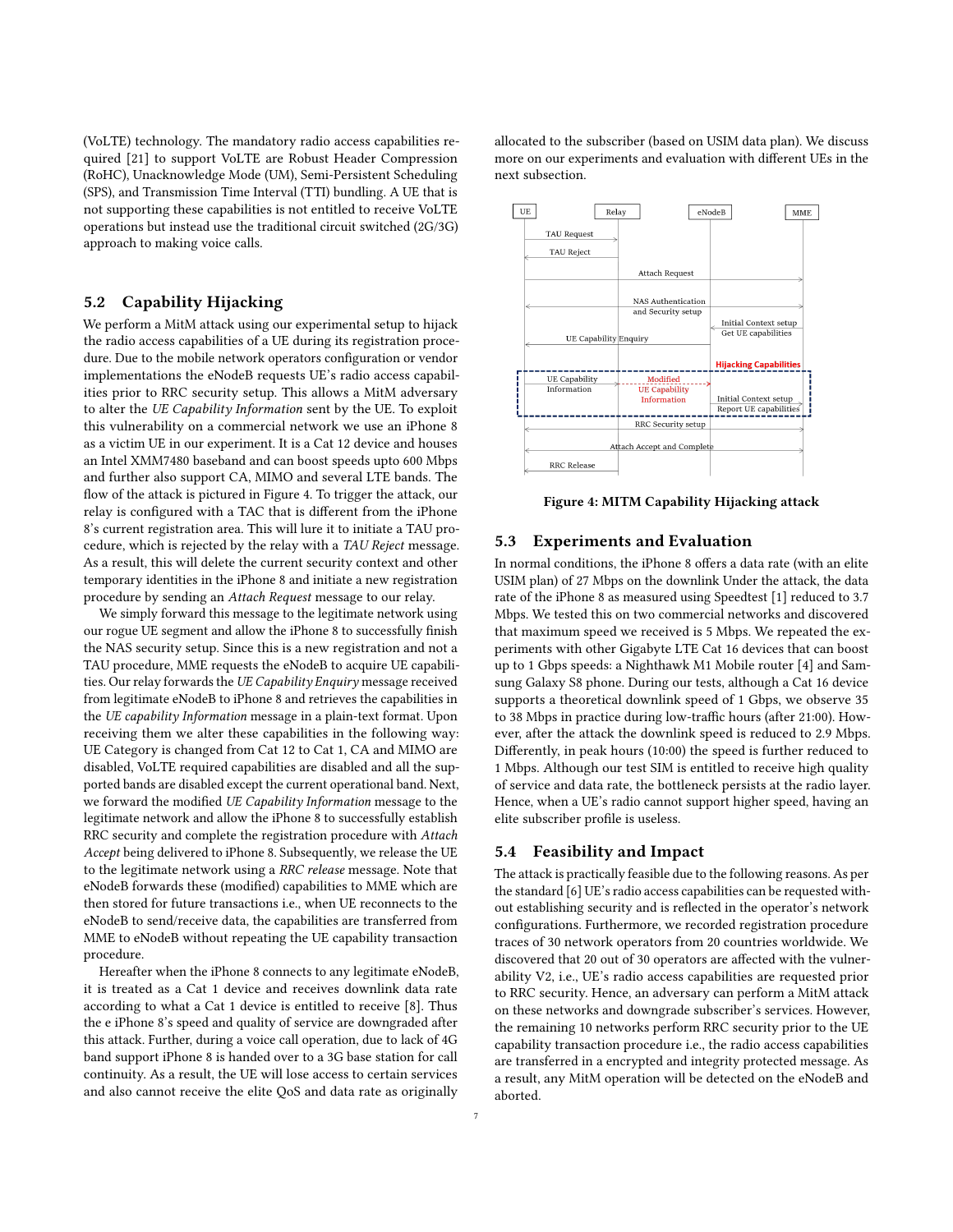The attack is silent since neither the UE nor the eNodeB can detect the modification of the radio access capabilities. It is also persistent because these capabilities received during the registration procedure are stored at the MME for a configured period of time (until UE is turned off as observed). During this period, the altered radio access capabilities are used to configure the data rate and services for the UE. We also observed that the majority of the networks do not request UE's radio access capabilities during periodic TAU or normal TAU procedures in order to preserve radio resources because the size of these capabilities accounts to 8188 octets [\[10\]](#page-10-17) and is the longest radio message. Further, our experiments with a UE that is registered and roaming inside a city, the network did not request radio access capabilities for a week which means that the MME retained UE capabilities for several days. Besides, we also observed that the some networks repeatedly ask only for UE's 3G radio access capabilities when UE performs data transmission [\[5\]](#page-9-8). Hence, the UE's LTE capabilities are retained at the network for a longer period and also the UE remains affected even if the attacker deactivates the relay.

- Data rate of the UE is adversely affected and depends on the UE category chosen by the MitM adversary. UE's speed cannot be upscaled by the attack since there is a maximum data rate supported by each category but not a minimum.
- By removing VoLTE capabilities, if UE or network does not support 2G/3G technologies, calls will be denied to UE.
- UE will be handed over to 3G/2G base station in case UE is moving and does not support operated bands in that region. A downgrade to lower generations of network will make UE vulnerable to more attacks.
- UE should to be restarted and/or re-registered to recover from the attack. A subscriber affected with the attack would potentially launch a complaint with the customer service or switch to another operator.
- Future technologies such as V2V and other industrial vehicles that require low latencies are severely affected with poor speeds and low quality of service. Further, by disabling V2V capabilities UE is completely denied of those services.

## <span id="page-7-0"></span>6 DEVICE POWER DRAIN

We first understand the power saving features defined for IoT devices and then exploit the vulnerability V3 in the registration procedure of NB-IoT and LTE-M UEs. Next, we perform a power drain attack on them and study the related feasibility and impact issues.

#### 6.1 Power Saving Feature in LTE

Certain IoT devices are deployed only to send/receive small amounts of data intermittently and are basically battery-operated. Hence, to significantly lower power consumption in such devices the 3GPP introduced Power Saving Mode (PSM) into LTE specifications in 2015 [\[15\]](#page-10-0). PSM is a state where UE is powered-OFF, but still remains registered with the network. Precisely, the 3GPP indicates to turn off the baseband and thus the radio operations but however, applications (or sensors) can still operate depending on the device settings. A UE can request the use of PSM by including a timer T3324 in the Attach or TAU Request messages. T3324 defines the time period that the UE stays active before entering into PSM. During this active

state UE monitors the eNodeB channels for incoming messages from the network.

As per 3GPP and certain vendor documents [\[15,](#page-10-0) [17\]](#page-10-18), network activates PSM only when the UE requests T3324 in Attach Request or TAU Request messages and further if the network has PSM support. Similarly, a UE can activate PSM only if the network has provided the T3324 value IE during the last registration procedure with a value different from "deactivated" [\[15\]](#page-10-0). Hence UE and network are equally responsible for the activation/deactivation of the PSM. Upon the expiry of T3412 UE leaves PSM and initiates a periodic TAU procedure. Additionally an extended version of T3412 called T3412 ext is defined to further lower power consumption, and can optionally be used with T3324. When T3412 ext is included, UE chooses it over T3412 since the former can specify longer sleep durations. In this way a device that transmits once per day in PSM could last well over 10 years on 2 AA batteries [\[7\]](#page-9-5).

#### 6.2 Battery Draining

We drain the battery of low-powered NB-IoT devices by being a MitM on the LTE air-interface. To demonstrate this attack we mount our NB-IoT testbed as a MitM (relay) and Quectel BC68 Evaluation Kit [\[30\]](#page-10-19) (referred as BC68 hereafter) as a victim UE. As BC68 is a development board we have access to its diagnostic ports and can monitor its LTE signalling messages and internal activity logs. In the attack, our relay modifies the contents of the Attach Request message as shown in [Figure 5.](#page-8-0) In specific, the relay is configured in such a way that it lures the BC68 to trigger a TAU procedure. Upon receiving a TAU Request message, our relay acknowledges it with TAU reject message which causes the BC68 to delete its previously stored context and temporary identifiers and start a new registration by sending Attach Request message to our relay. Subsequently, our relay removes the T3324 from the message and forwards it to the legitimate network without modifying any other contents. Further, as overseen by the relay both legitimate MME and BC68 perform authentication and establish NAS security. Finally, an Attach Accept message is delivered to BC68 and is released to the legitimate network. Note that the Attach Accept message does not contain T3324 since, the MME did not receive it in the Attach Request message. Thus, BC68 cannot activate PSM and does not power OFF. Instead, it decodes broadcast messages from the eNodeB and perform cell measurement activities leading to power consumption. Besides, the network assigns T3412 ext to BC68 with a value of 310 hours which indicates that it should perform the next TAU procedure after approximately 13 days.

#### 6.3 Feasibility and Impact

The vulnerability is present in the 3GPP LTE registration procedure defined especially to benefit the low-powered IoT devices. Hence all manufacturers implementing the LTE release 12 standards are affected with this vulnerability. The attack persists even when the attacker turns off the relay and holds until the T3412 or (T3412 ext) expires in the UE. In our experiments we observed that certain networks implement 10 to 15 days as a periodic TAU timer. It can heavily vary depending on the subscription of the SIM, IoT application and configuration of the operator. To recover from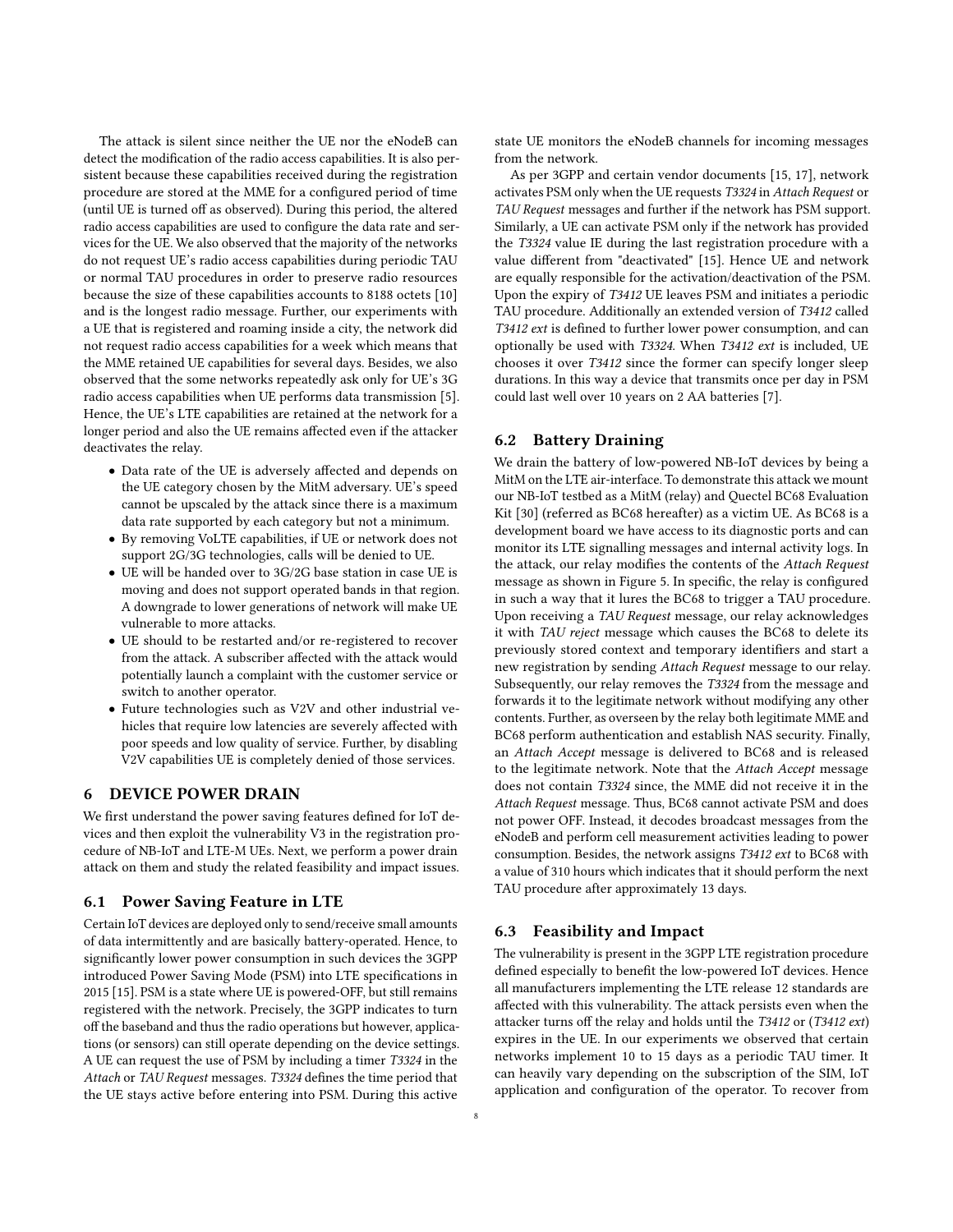<span id="page-8-0"></span>

Figure 5: MitM Power drain attack on NB-IoT devices

the attack the UE should reconnect to the network and perform a registration procedure (or TAU) in the adversary's absence.

<span id="page-8-1"></span>

#### Figure 6: Current and power consumption of BC68 with and without PSM

During our experiments, in a scenario without the attacker, T3324 is configured to 30 seconds and T3412 ext to 13 days. Thus BC68 enters into PSM 30 seconds after it completes registration and performs a periodic TAU after 13 days. But, under the influence of the attack, UE is constantly ON for 13 days and performs periodic TAU after 13 days. We measured the current and power consumption of BC68 for several days with and without the attacker and plotted in the [Figure 6.](#page-8-1) The initial peak of current drawn in both cases is caused by the initial registration with the network. Without PSM, BC68 performs power measurements of neighbouring cells which consumes power. This is reflected as constant fluctuations in the current consumption. In contrast, when PSM is active, the baseband is OFF and consumes almost negligible current.

3GPP [\[7\]](#page-9-5) promises 10+ years of battery life for NB-IoT devices when powered with 5Wh battery. When we extrapolate our results for 5 Wh battery (assuming no losses), with PSM, BC68 consumed 0.65 mA of average current, making 1538 hours ( 64 days) to draw the whole power. In contrast, under the attack, BC68 consumed 3 mA of average current with 5 V input, making 333 hours ( 13 days) to draw the whole power. Hence, a power drain attack reduces the battery life by a factor of 5. Note that the total battery life decrease depends on other factors, such as sensors attached to it and how often the communication is performed. In our experiments with BC68, no sensors are attached and no messages were exchanged and all the current is explicitly used by the baseband.

## 7 DISCUSSION AND COUNTERMEASURES

An overview of the vulnerabilities, attacks and countermeasures is presented in [Table 1.](#page-10-20) In this section we propose two countermeasures to prevent these attacks in LTE and 5G networks. Our solutions can be easily integrated into current LTE ecosystem and can be considered for future 5G networks.

Device Capability Protection. 3GPP should consider to mandate security protection for UE capabilities. In particular, UE Capability Enquiry message carrying radio access capabilities should be accessible/requested by the eNodeB only after establishing RRC security. This will prevent a MitM from hijacking those capabilities. Although changing current LTE standards is considered challenging and unappealing to the 3GPP body this mitigation can be considered in the ongoing second phase of 5G development. Even though if our fix is implemented into LTE standards, baseband vendors need longer periods to update their basebands and hence attackers can still exploit this vulnerability.

On the network operator side eNodeB configuration or implementation should be changed such that a eNodeB should request UE Capability Information only after establishing RRC security. This is a very easy fix and can be implemented by the operators either as a software update or a configurational change on their eNodeBs. Nevertheless, in practice only a minor number of operators are acquiring capabilities after security setup. The difference among various operators we tested clearly indicates that this could be either an implementation or configuration problem.

Besides, core network capabilities are accessible by both active and passive adversaries as they are sent in plain-text Attach Request message. Even if the radio access capabilities are protected as discussed above, an attacker could still perform MNmap attack. However, currently no specific protection exists for core network capabilities and hence their protection can be considered for future work.

Verification of Device Capabilities. We propose to provide protection for UE capabilities in addition to the UE security algorithms. Although a similar approach is mentioned in [\[35\]](#page-10-21), we propose a customized approach that can be implemented with less effort. Along with the security algorithms, the capabilities such as timers and UE requested services should be sent back to the UE in an integrity protected NAS Security Mode Command message to confirm if they are the same capabilities that are originally sent by the UE. This will prevent any type of bidding down attacks and service downgrade. When a mismatch is found UE can renegotiate with the network with right services (assuming attacker is disabled). Recently, 3GPP has introduced a hash based mechanism into LTE release 14 specifications [\[11\]](#page-10-5) that protects LTE core network capabilities but all the older release versions including NB-IoT are still vulnerable to our attacks. However, the radio capabilities are still at risk and we hope they will addressed in the upcoming 5G release.

Responsible Disclosure. We have reported our research to GSMA organization through their CVD programme. We also disclosed our vulnerabilities to 3GPP SA3 body and several affected operators worldwide. All the informed parties have successfully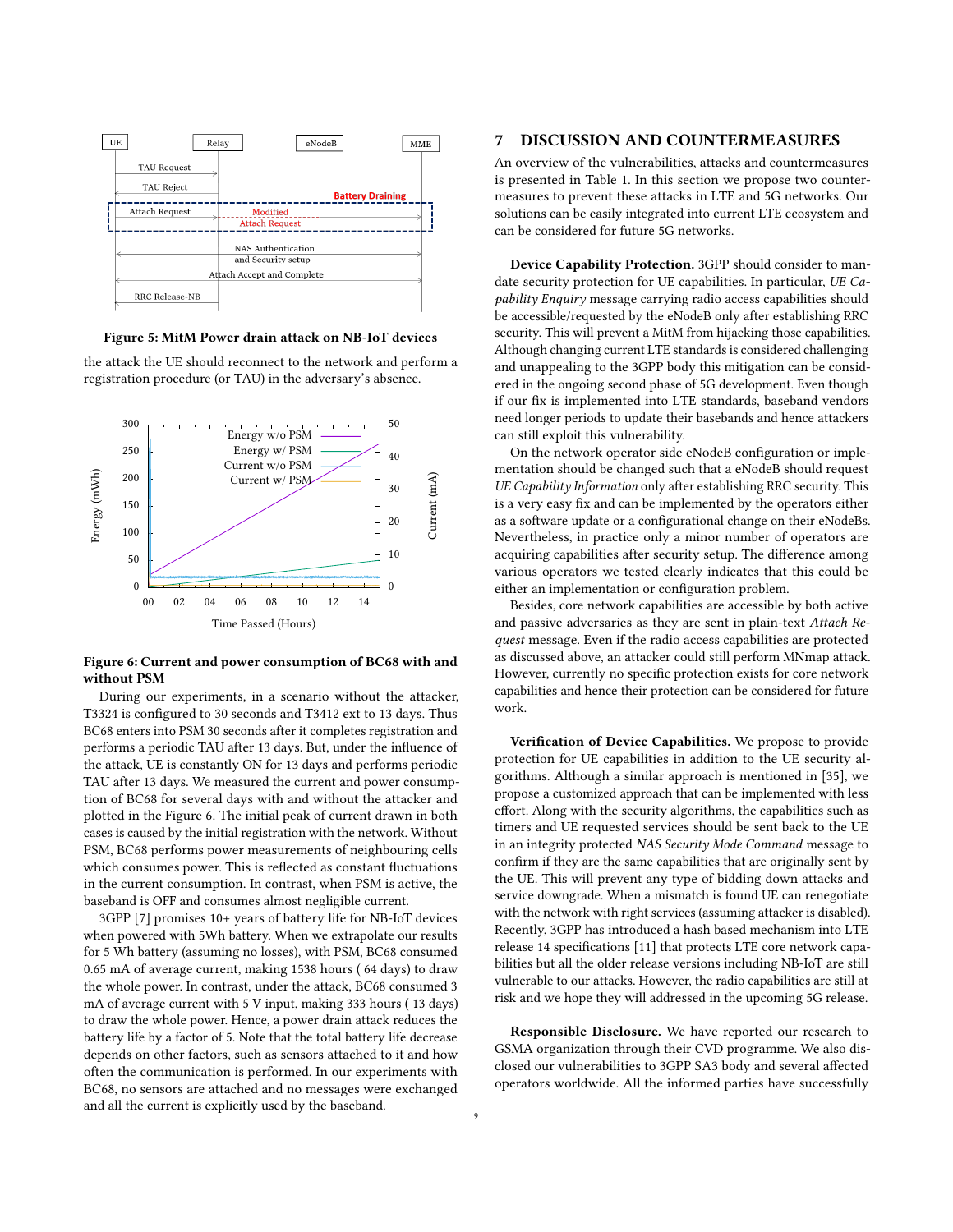acknowledged our findings and have initiated measures to prevent these attacks. We are currently in discussion with network operators to propose modifications to the upcoming 5G releases.

## 8 RELATED WORK

We study and discuss a set of wireless security research papers related to our work. We focus on three categories primarily – MitM, identification, and service availability.

A. MitM threats: Recent literature has witnessed several attacks targeting LTE subscribers privacy using rogue base stations. In [\[32\]](#page-10-3) authors perform DNS hijacking attack on HTTP based DNS traffic. The cause for such an attack is due to lack of integrity protection for data traffic on LTE air-interface. Although our experimental setup is similar, our attacks do not involve any cryptanalysis and are easier to perform. Also, this problem is addressed and fixed in 5G networks hence they are not applicable to 5G networks. Whereas, the vulnerabilities we raised prevail in 5G phase 1 release and require immediate correction. MitM capability modification attacks are proposed in low-powered wireless networks. Capability exchange during Bluetooth pairing procedure is presented in [\[23,](#page-10-22) [24,](#page-10-23) [39\]](#page-10-24) and LoRa has spreading factor which changes bit rate and power consumption [\[34\]](#page-10-25), but unlike LTE it is static configuration. Besides, Sigfox [\[37\]](#page-10-26) has a different security model where MitM is not feasible, and are not affected by this attack unless a cellular network is used as a backhaul link.

B. Identification threats: IMSI transmission in plaintext over-theair is possible in LTE networks and can reveal subscriber identity to active and passive adversaries. However, the transmission of International Mobile Equipment Identity (IMEI) in plaintext is restricted over LTE networks by the 3GPP to enable device privacy. But certain baseband implementations reveal [\[31\]](#page-10-27) the device IMEI to rogue base stations. In our work, the problem persists in the 3GPP standard rather than the implementation and hence all LTE devices all vulnerable to our attack. Differently, in [\[27,](#page-10-28) [28\]](#page-10-29) authors present device type identification techniques using MAC layer information and network interactions for IP-enabled IoT devices or cellular devices connected over wired ethernet or WLAN interfaces. Further, they also pinpoint vulnerable devices based on the information from vulnerability databases. They perform numerous experiments with real-world off-the-shelf IoT devices. Unlike theirs our research focuses on devices with cellular capabilities and hence applies to latest cellular IoT technologies introduced in last couple of years. Moreover we do not use private identifiers such as IMEI or MAC addresses for identification but determine the device type using its features. Most importantly our identification technique also detects wide range of devices on 5G networks. Next, in [\[35\]](#page-10-21) authors identify LTE subscribers and their location using temporary identifiers. However, sufficient randomization of these temporary identifiers eliminate the tracking issue and is already implemented by several operators worldwide. Besides, our methods fingerprint devices based on their capabilities that are mostly remain static. Further, we can also link these fingerprints to IMSI and track users on LTE networks.

C. Service availability threats: Attacks targeting LTE service availability fall into DoS and downgrade of service categories. Recently, rogue base station attacks on LTE self organizing networks is presented in [\[36\]](#page-10-30). Majorly, the paper uncovers vulnerabilities existing in the measurement reporting procedure, where the network internal data can be poisoned with malicious information causing call drops and service downgrades. Unlike ours the attacks are not persistent and UEs can recover once the attacker shuts down the rogue eNodeB. Moreover, our work targets UEs rather than eNodeBs and hence we require less effort and cost to cause a heavy damage. Next, in [\[35\]](#page-10-21) perform denial of service attacks by using dedicated LTE control plane messages. Further, we learn that authors have discussed a vulnerability like V3 but lack any experiments to justify their attack in real networks. In contrast, we exploit the latest NB-IoT protocols to cause power drain attacks and have tested and evaluated them on commercial UEs.

#### 9 CONCLUSION

We presented three vulnerabilities that exploit UE capabilities exposed on an LTE network and evaluated them using an experimental setup. We demonstrated that hardware and software characteristics of any device with cellular capabilities can be determined using our reference model. Next, we highlighted an LTE network misconfiguration among 20 operators that causes several service downgrades and affects subscriber experience. Further, we also discussed the battery draining attacks on cellular IoT device. Lastly, we presented mitigations to prevent our attacks and also recommendations to consider for the 5G phase 2 development.

Impact. Several operators are reported on implementation vulnerabilities and remedial actions are underway. Further, the 3GPP SA3 body is considering to add protection for UE capabilities.

Acknowledgements. This research was partly performed within the SerIOT project (seriot-project.eu) the EU Framework Programme for Research and Innovation Horizon 2020 under grant agreement no. 780139. We would like to thank anonymous reviewers for their valuable inputs and suggestions.

#### **REFERENCES**

- <span id="page-9-6"></span>[1] [n. d.]. SPEEDTEST. [http://speedtest.net/.](http://speedtest.net/) ([n. d.]).<br>[2] [n. d.]. GSMArena.com. https://www.gsmarena.com
- <span id="page-9-3"></span>[n. d.]. GSMArena.com. [https://www.gsmarena.com/team.php3.](https://www.gsmarena.com/team.php3) ([n. d.]).
- <span id="page-9-4"></span>[n. d.]. WikiDevi. [https://wikidevi.com/wiki/Main\\_Page.](https://wikidevi.com/wiki/Main_Page) ([n. d.]).
- <span id="page-9-7"></span>[4] 2018. NighthawkÂő M1 Mobile Router . [http://www.za.netgear.com/landings/](http://www.za.netgear.com/landings/nighthawk-mr1100-mobile-router/) [nighthawk-mr1100-mobile-router/.](http://www.za.netgear.com/landings/nighthawk-mr1100-mobile-router/) (2018).
- <span id="page-9-8"></span>[5] 3GPP. 2013. Evolved Universal Terrestrial Radio Access (E-UTRA) and Evolved Universal Terrestrial Radio Access Network (E-UTRAN); Overall description; Stage 2. TS 36.300. 3rd Generation Partnership Project (3GPP). [http://www.3gpp.org/](http://www.3gpp.org/DynaReport/36300.htm) [DynaReport/36300.htm](http://www.3gpp.org/DynaReport/36300.htm)
- <span id="page-9-1"></span>[6] 3GPP. 2013. Evolved Universal Terrestrial Radio Access (E-UTRA); Radio Resource Control (RRC); Protocol specification. TS 36.331. 3rd Generation Partnership Project (3GPP).<http://www.3gpp.org/DynaReport/36331.htm>
- <span id="page-9-5"></span>[7] 3GPP. 2015. Technical Specification Group GSM/EDGE Radio Access Network; Cellular system support for ultra-low complexity and low throughput Internet of Things (CIoT) (Release 13). TS 45.820. 3rd Generation Partnership Project (3GPP). <http://www.3gpp.org/DynaReport/45820.htm>
- <span id="page-9-2"></span>3GPP. 2016. 3rd Generation Partnership Project; Technical Specification Group Radio Access Network; Evolved Universal Terrestrial Radio Access (E-UTRA); User Equipment (UE) radio access capabilities (Release 13). TS 36.306. 3rd Generation Partnership Project (3GPP).<http://www.3gpp.org/DynaReport/36306.htm>
- <span id="page-9-0"></span>[9] 3GPP. 2017. Digital cellular telecommunications system (Phase 2+) (GSM); Universal Mobile Telecommunications System (UMTS); LTE; Mobile radio interface Layer 3 specification; Core network protocols; Stage 3 (3GPP TS 24.008 version 14.4.0 Release 14). TS 24.008. 3rd Generation Partnership Project (3GPP). [http://www.3gpp.org/](http://www.3gpp.org/DynaReport/24008.htm) [DynaReport/24008.htm](http://www.3gpp.org/DynaReport/24008.htm)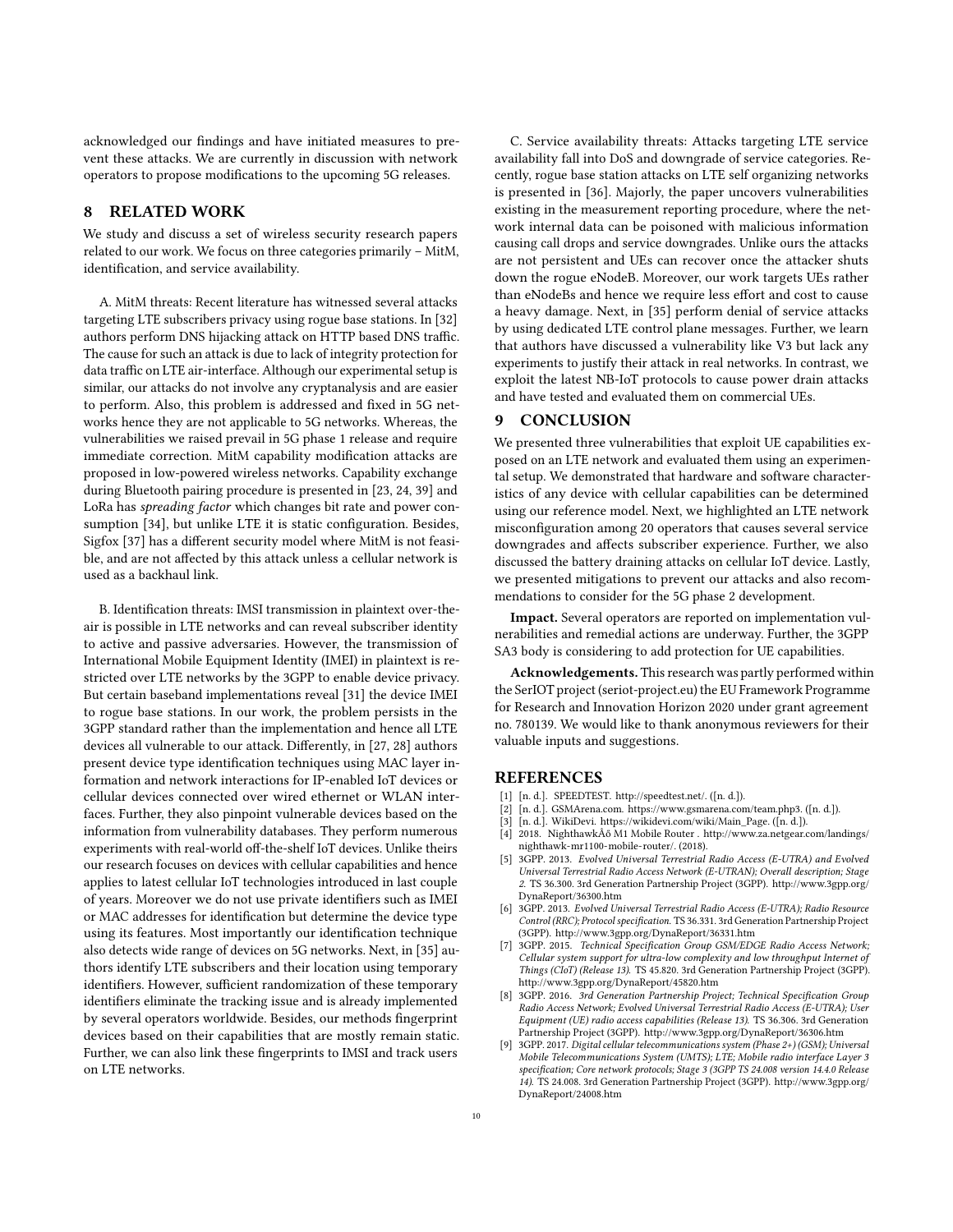<span id="page-10-20"></span>

| Vulnerability                                                   | Problem in                                              | Attack                            | <b>Attack Mode</b> | Impact                                                         | <b>Mitigation</b>                                                          |
|-----------------------------------------------------------------|---------------------------------------------------------|-----------------------------------|--------------------|----------------------------------------------------------------|----------------------------------------------------------------------------|
| UE capabilities<br>accessible without<br>authentication (V1)    | 3GPP LTE<br>protocols $[6]$                             | Mobile Network<br>Mapping (MNmap) | Rogue eNodeB       | Identification of<br>devices (Model, OS)                       | Mandatory security<br>protection for                                       |
| UE radio capabilities<br>accessed before<br>security setup (V2) | operator's eNodeB<br>Configuration or<br>implementation | Bidding<br>Down                   | MitM Relay         | Decline of data rate.<br>downgrade to 3G/2G<br>for voice calls | UE capabilities                                                            |
| $UE$ (NB-IoT)<br>core capabilities<br>not protected (V2)        | 3GPP LTE<br>protocols $[15]$                            | Battery<br>Draining               |                    | Excess power<br>consumption on device                          | Core network capabilities<br>mutually verified<br>after NAS security setup |

#### Table 1: Overview of the attacks and vulnerabilities

- <span id="page-10-17"></span>[10] 3GPP. 2017. LTE;Evolved Universal Terrestrial Radio Access (E-UTRA); Packet Data Convergence Protocol (PDCP) specification (3GPP TS 36.323 version 14.3.0 Release 14). TS 36.323. 3rd Generation Partnership Project (3GPP). [http://www.3gpp.org/](http://www.3gpp.org/DynaReport/36323.htm) [DynaReport/36323.htm](http://www.3gpp.org/DynaReport/36323.htm)
- <span id="page-10-5"></span>[11] 3GPP. 2018. 3GPP System Architecture Evolution (SAE); Security architecture. Technical Specification (TS) 33.401. 3rd Generation Partnership Project (3GPP). <http://www.3gpp.org/DynaReport/33401.htm>
- <span id="page-10-13"></span>[12] 3GPP. 2018. Security architecture and procedures for 5G System. Technical Specification (TS) 33.501. 3rd Generation Partnership Project (3GPP). [http:](http://www.3gpp.org/DynaReport/33501.htm) [//www.3gpp.org/DynaReport/33501.htm](http://www.3gpp.org/DynaReport/33501.htm)
- <span id="page-10-4"></span>[13] 3GPP. 2018. Service requirements for V2X services. Technical Specification (TS) 22.185. 3rd Generation Partnership Project (3GPP). [http://www.3gpp.org/](http://www.3gpp.org/DynaReport/22185.htm) [DynaReport/22185.htm](http://www.3gpp.org/DynaReport/22185.htm)
- <span id="page-10-14"></span>[14] 3GPP. 2018. System architecture for the 5G System (5GS). Technical Specification (TS) 23.501. 3rd Generation Partnership Project (3GPP). [http://www.3gpp.org/](http://www.3gpp.org/DynaReport/23501.htm) [DynaReport/23501.htm](http://www.3gpp.org/DynaReport/23501.htm)
- <span id="page-10-0"></span>[15] 3GPP. 2018. Universal Mobile Telecommunications System (UMTS);LTE; 5G; Non-Access-Stratum (NAS) protocol for Evolved Packet System (EPS); Stage 3 Release 15 . TS 24.301. 3rd Generation Partnership Project (3GPP). [http://www.3gpp.org/](http://www.3gpp.org/DynaReport/24301.htm) [DynaReport/24301.htm](http://www.3gpp.org/DynaReport/24301.htm)
- <span id="page-10-11"></span>[16] Apple Inc. [n. d.]. Apple security updates. [https://support.apple.com/en-us/](https://support.apple.com/en-us/HT201222)  $\hat{HT201222}$ . ([n. d.]).<br>[17] Cisco. 2018.
- <span id="page-10-18"></span>Power Saving Mode (PSM) in UEs, MME Administra-<br>rOS Release 21. Technical Report. Cisco. https: tion Guide, StarOS Release 21. [//www.cisco.com/c/en/us/td/docs/wireless/asr\\_5000/21/MME/b\\_21\\_MME\\_](https://www.cisco.com/c/en/us/td/docs/wireless/asr_5000/21/MME/b_21_MME_Admin/b_21_MME_Admin_chapter_0111010.pdf) [Admin/b\\_21\\_MME\\_Admin\\_chapter\\_0111010.pdf](https://www.cisco.com/c/en/us/td/docs/wireless/asr_5000/21/MME/b_21_MME_Admin/b_21_MME_Admin_chapter_0111010.pdf)
- <span id="page-10-1"></span>[18] Ettus. [n. d.]. USRP B210. ([n. d.]). [http://www.ettus.com/product/details/](http://www.ettus.com/product/details/UB210-KIT) [UB210-KIT](http://www.ettus.com/product/details/UB210-KIT)
- <span id="page-10-10"></span>[19] Google Inc. [n. d.]. Android Security Bulletin. [https://source.android.com/](https://source.android.com/security/bulletin) [security/bulletin.](https://source.android.com/security/bulletin) ([n. d.]).
- <span id="page-10-16"></span><span id="page-10-6"></span>[20] GSM-R. [n. d.]. ([n. d.]).<https://en.wikipedia.org/wiki/GSM-R> [21] GSMA. 2015. IMS Profile for Voice and SMS Version 9.008. Technical Report. GSMA.
- <span id="page-10-7"></span><https://www.gsma.com/newsroom/wp-content/uploads/IR.92-v9.0.pdf> [22] GSMA. 2016. 3GPP Low Power Wide Area Technologies, GSMA white paper. Technical Report. GSMA. [https://www.gsma.com/iot/wp-content/uploads/2016/10/](https://www.gsma.com/iot/wp-content/uploads/2016/10/3GPP-Low-Power-Wide-Area-Technologies-GSMA-White-Paper.pdf) [3GPP-Low-Power-Wide-Area-Technologies-GSMA-White-Paper.pdf](https://www.gsma.com/iot/wp-content/uploads/2016/10/3GPP-Low-Power-Wide-Area-Technologies-GSMA-White-Paper.pdf)
- <span id="page-10-22"></span>[23] K. Haataja and P. Toivanen. 2010. Two practical man-in-the-middle attacks on Bluetooth secure simple pairing and countermeasures. IEEE Transactions on Wireless Communications 9, 1 (January 2010), 384–392. [https://doi.org/10.1109/](https://doi.org/10.1109/TWC.2010.01.090935) [TWC.2010.01.090935](https://doi.org/10.1109/TWC.2010.01.090935)
- <span id="page-10-23"></span>[24] K. M. J. Haataja and K. Hypponen. 2008. Man-In-The-Middle attacks on bluetooth: a comparative analysis, a novel attack, and countermeasures. In 2008 3rd International Symposium on Communications, Control and Signal Processing. 1096–1102. <https://doi.org/10.1109/ISCCSP.2008.4537388>
- <span id="page-10-8"></span>[25] Huawei Technologies Co., Ltd. [n. d.]. All Bulletins - PSIRT. [https://www.huawei.](https://www.huawei.com/en/psirt/all-bulletins) [com/en/psirt/all-bulletins.](https://www.huawei.com/en/psirt/all-bulletins) ([n. d.]).
- <span id="page-10-15"></span>[26] HUAWEI TECHNOLOGIES CO., LTD. 2010. eRAN2.0 Feature Description. [https://www.scribd.com/document/132066434/](https://www.scribd.com/document/132066434/Huawei-LTE-eRAN2-1-Feature-Description-doc) [Huawei-LTE-eRAN2-1-Feature-Description-doc.](https://www.scribd.com/document/132066434/Huawei-LTE-eRAN2-1-Feature-Description-doc) (Sept. 2010).
- <span id="page-10-28"></span>[27] M. Miettinen, S. Marchal, I. Hafeez, N. Asokan, A. Sadeghi, and S. Tarkoma. 2017. IoT SENTINEL: Automated Device-Type Identification for Security Enforcement in IoT. In 2017 IEEE 37th International Conference on Distributed Computing Systems (ICDCS), Vol. 00. 2177–2184.<https://doi.org/10.1109/ICDCS.2017.283>
- <span id="page-10-29"></span>[28] P. OâĂŹHanlon, R. Borgaonkar, and L. Hirschi. 2017. Mobile Subscriber WiFi Privacy. In 2017 IEEE Security and Privacy Workshops (SPW). 169-178. [https:](https://doi.org/10.1109/SPW.2017.14) [//doi.org/10.1109/SPW.2017.14](https://doi.org/10.1109/SPW.2017.14)
- <span id="page-10-9"></span>[29] Qualcomm Technologies, Inc. [n. d.]. Qualcomm Technologies, Inc. Security Bulletin. [https://www.qualcomm.com/company/product-security/bulletins.](https://www.qualcomm.com/company/product-security/bulletins) ([n. d.]). [30] Quectel. [n. d.]. LTE BC68 NB-IoT Module. [https://www.quectel.com/product/](https://www.quectel.com/product/bc68.htm)
- <span id="page-10-19"></span>[bc68.htm.](https://www.quectel.com/product/bc68.htm) ([n. d.]).
- <span id="page-10-27"></span>[31] R.Borgaonkar, A.Shaik, N.Asokan ,V.Niemi, J.P.Seifert . 2015. LTE and IMSI catcher myths; Blackhat EU. [https://www.blackhat.com/docs/eu-15/materials/](https://www.blackhat.com/docs/eu-15/materials/eu-15-Borgaonkar-LTE-And-IMSI-Catcher-Myths.pdf) [eu-15-Borgaonkar-LTE-And-IMSI-Catcher-Myths.pdf.](https://www.blackhat.com/docs/eu-15/materials/eu-15-Borgaonkar-LTE-And-IMSI-Catcher-Myths.pdf) (Nov. 2015).
- <span id="page-10-3"></span>[32] David Rupprecht, Katharina Kohls, Thorsten Holz, and Christina Pöpper. 2019. Breaking LTE on Layer Two. In IEEE Symposium on Security & Privacy (SP). IEEE.
- <span id="page-10-12"></span>[33] Samsung Electronics. [n. d.]. Android Security Updates - Samsung Mobile Security. [https://security.samsungmobile.com/securityUpdate.smsb.](https://security.samsungmobile.com/securityUpdate.smsb) ([n. d.]).
- <span id="page-10-25"></span>[34] Semtech Corporation. 2015. LoRa Modulation Basics - AN1200.22. (2015).
- <span id="page-10-21"></span>[35] Altaf Shaik, Ravishankar Borgaonkar, N. Asokan, Valtteri Niemi, and Jean-Pierre Seifert. 2016. Practical attacks against privacy and availability in 4G/LTE mobile communication systems. In 23rd Annual Network and Distributed System Security Symposium. The Internet Society, Reston, VA, USA.
- <span id="page-10-30"></span>[36] Altaf Shaik, Ravishankar Borgaonkar, Shinjo Park, and Jean-Pierre Seifert. 2018. On the Impact of Rogue Base Stations in 4G/LTE Self Organizing Networks. In Proceedings of the 11th ACM Conference on Security & Privacy in Wireless and Mobile Networks (WiSec '18). ACM, New York, NY, USA, 75–86. [https://doi.org/](https://doi.org/10.1145/3212480.3212497) [10.1145/3212480.3212497](https://doi.org/10.1145/3212480.3212497)
- <span id="page-10-26"></span>[37] Sigfox S.A. 2017. Sigfox Technical Overview. (2017).
- <span id="page-10-2"></span>[38] srsLTE. [n. d.]. ([n. d.]).<https://github.com/srsLTE/srsLTE>
- <span id="page-10-24"></span>[39] Da-Zhi Sun, Yi Mu, and Willy Susilo. 2018. Man-in-the-middle Attacks on Secure Simple Pairing in Bluetooth Standard V5.0 and Its Countermeasure. Personal Ubiquitous Computing. 22, 1 (Feb. 2018), 55–67. [https://doi.org/10.1007/](https://doi.org/10.1007/s00779-017-1081-6) [s00779-017-1081-6](https://doi.org/10.1007/s00779-017-1081-6)

## LIST OF ACRONYMS

| Acronyms         |                                                    |  |  |  |
|------------------|----------------------------------------------------|--|--|--|
| 3GPP             | Third Generation Partnership Project               |  |  |  |
| CA               | Carrier Aggregation                                |  |  |  |
| DoS              | Denial-of-Service                                  |  |  |  |
| E-UTRAN          | Evolved Universal Terrestrial Radio Access Network |  |  |  |
| eNodeB           | evolved NodeB                                      |  |  |  |
| <b>GSMA</b>      | GSM Association                                    |  |  |  |
| LTE.             | Long Term Evolution                                |  |  |  |
| <b>IMSI</b>      | International Mobile Subscriber Identity           |  |  |  |
| <b>IMEI</b>      | International Mobile Equipment Identity            |  |  |  |
| MitM             | Man in the Middle                                  |  |  |  |
| <b>MIMO</b>      | Multi Input Multi Output                           |  |  |  |
| <b>MME</b>       | Mobility Management Entity                         |  |  |  |
| MNmap            | Mobile Network mapping                             |  |  |  |
| <b>NAS</b>       | Non Access Stratum                                 |  |  |  |
| $NB$ - $IoT$     | Narrow Band - Internet of Things                   |  |  |  |
| <b>PSM</b>       | Power Saving Mode                                  |  |  |  |
| <b>RRC</b>       | Radio Resource Control                             |  |  |  |
| TAU              | Tracking Area Update                               |  |  |  |
| <b>TAC</b>       | <b>Tracking Area Code</b>                          |  |  |  |
| UE               | User Equipment                                     |  |  |  |
| <b>USIM</b>      | Universal Subscriber Identity Module               |  |  |  |
| <b>VoLTE</b>     | Voice over LTE                                     |  |  |  |
| V <sub>2</sub> V | Vehicle to Vehicle<br>---                          |  |  |  |

Table 2: Summary of Acronyms